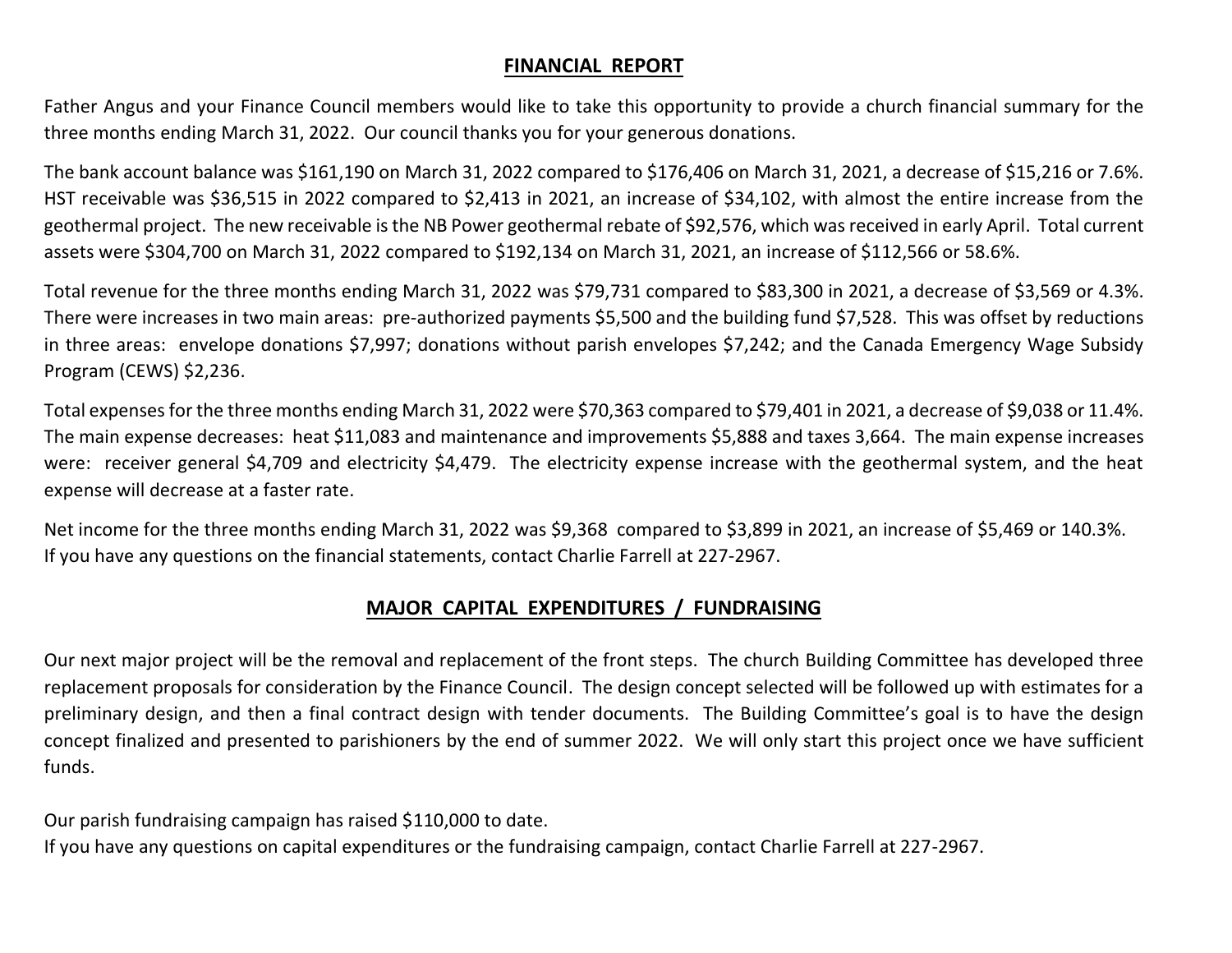## **St. Augustine's Church Income Statement – January 1 to March 31, 2022 (with comparison to 2021)**

**\_\_\_\_\_\_\_\_\_\_\_\_\_\_\_\_\_\_\_\_\_\_\_\_\_\_\_\_\_\_\_\_\_\_\_\_\_\_\_\_\_\_\_\_\_\_\_\_\_\_\_\_\_\_\_\_\_\_\_\_\_\_\_\_\_\_\_\_\_\_\_\_\_\_\_\_\_\_\_\_\_**

|                                      | 2022     | 2021     | \$Change     | %Change  |
|--------------------------------------|----------|----------|--------------|----------|
| <b>INCOME</b>                        |          |          |              |          |
| <b>Canada Emergency Wage Subsidy</b> | \$4,239  | \$6,475  | $-$ \$2,236  | $-34.5%$ |
| <b>Cash Collection</b>               | \$2,790  | \$1,876  | \$914        | 48.7%    |
| <b>Envelopes</b>                     |          |          |              |          |
| Regular                              | \$33,658 | \$41,655 | $-$ \$7,997  | $-19.2%$ |
| <b>Pre-authorized Payments (PAP)</b> | \$22,895 | \$17,395 | \$5,500      | 31.6%    |
| <b>Total Envelopes and PAP</b>       | \$56,553 | \$59,050 | $-$ \$2,497  | $-4.2%$  |
| <b>Building Fund</b>                 | \$12,131 | \$4,603  | \$7,528      | 163.5%   |
| <b>Other Donations</b>               | \$309    | \$7,551  | $- $7,242$   | $-95.9%$ |
| <b>Rental Income</b>                 | \$1,500  | \$1,620  | $- $120$     | $-7.4%$  |
| <b>Stole Fees &amp; Candles</b>      | \$1,649  | \$1,215  | \$434        | 35.7%    |
| <b>Registration</b>                  | \$560    | \$910    | $-$ \$350    | $-38.5%$ |
| <b>TOTAL INCOME</b>                  | \$79,731 | \$83,300 | $-$ \$3,569  | $-4.3%$  |
| <b>EXPENSES</b>                      |          |          |              |          |
| <b>Salaries</b>                      | \$32,319 | \$30,238 | \$2,081      | 6.9%     |
| <b>Receiver General</b>              | \$6,882  | \$2,173  | \$4,709      | 216.7%   |
| <b>Pension / Insurance</b>           | \$1,457  | \$1,474  | $-$ \$17     | $-1.2%$  |
| <b>WorkSafe NB</b>                   | \$91     | \$40     | \$51         | 127.5%   |
| Food & Lodging                       | \$1,960  | \$1,947  | \$13         | .7%      |
| <b>Church Goods</b>                  | \$1,950  | \$441    | \$1,509      | 342.2%   |
| <b>Office Expenses</b>               | \$3,454  | \$4,260  | $-$ \$806    | $-18.9%$ |
| <b>Maintenance / Improvements</b>    | \$7,640  | \$13,528 | $-$ \$5,888  | $-43.5%$ |
| <b>Heat</b>                          | \$4,121  | \$15,204 | $-$ \$11,083 | $-72.9%$ |
| <b>Electricity</b>                   | \$8,482  | \$4,003  | \$4,479      | 111.9%   |
| <b>Telephone</b>                     | \$482    | \$592    | $ $110$      | $-18.6%$ |
| <b>Insurance</b>                     | 0        | 0        | 0            |          |
| <b>Parish Activities</b>             | \$172    | \$224    | $-$ \$52     | $-23.2%$ |
| <b>Bank Fees</b>                     | \$294    | \$452    | $-$ \$158    | $-35.0%$ |
| <b>Other</b>                         | \$575    | \$677    | $-$ \$102    | $-15.1%$ |
| <b>Taxes</b>                         | \$484    | \$4,148  | $-$ \$3,664  | $-88.3%$ |
|                                      | \$70,363 | \$79,401 | $-$ \$9,038  | $-11.4%$ |
| <b>NET INCOME</b>                    | \$9,368  | \$3,899  | \$5,469      | 140.3%   |